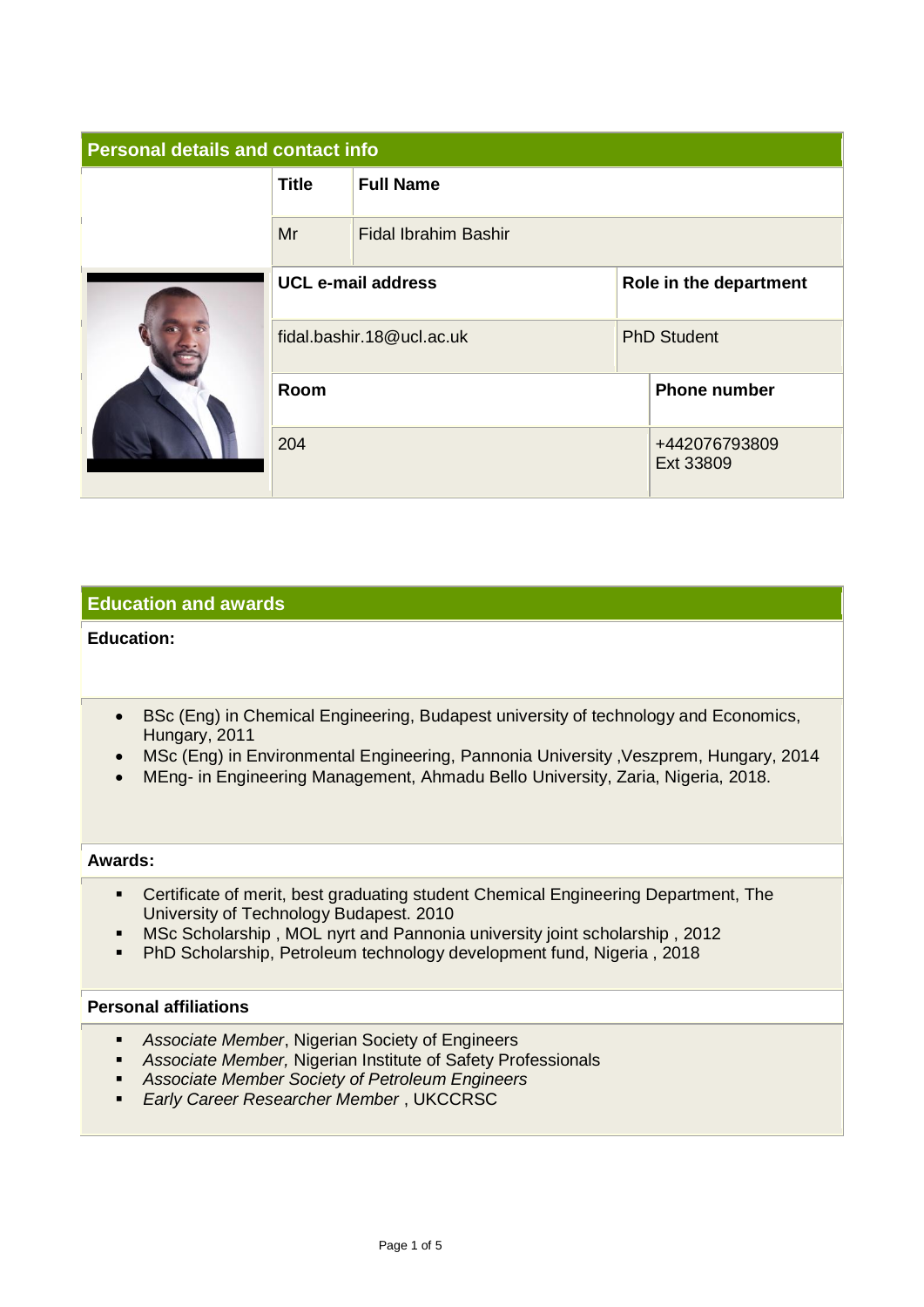#### **Bio**

Fidal holds a BSc in Chemical process engineering, an MSc in environmental engineering and has completed all course work in acquiring a MEng in Engineering management. He has served in different industry and academic positions which include: three (3) years in the Hungarian National oil company MOL Nyrt as a project engineer and technologist for Pipeline maintenance and logistics, fifteen (15) Months with Kaduna Electricity distribution company in Kaduna Nigeria as a senior compliance officer and one (1) year with Baze University Abuja as a lecturer 2 at the faculty of engineering. He joined the department of chemical engineering in October 2018, and is currently part of the  $CO<sub>2</sub>$  capture, utilization and storage group in the department, researching on  $CO<sub>2</sub>$ utilization in the iron and steel industry with emphasis on techno-economic assessment of methanol production from steel off-gases and biomass.

#### **Research interests**

**Project title**

**Techno-economic Assessment of Methanol Production from Biomass and Steel Production Waste Gases**

**Summary**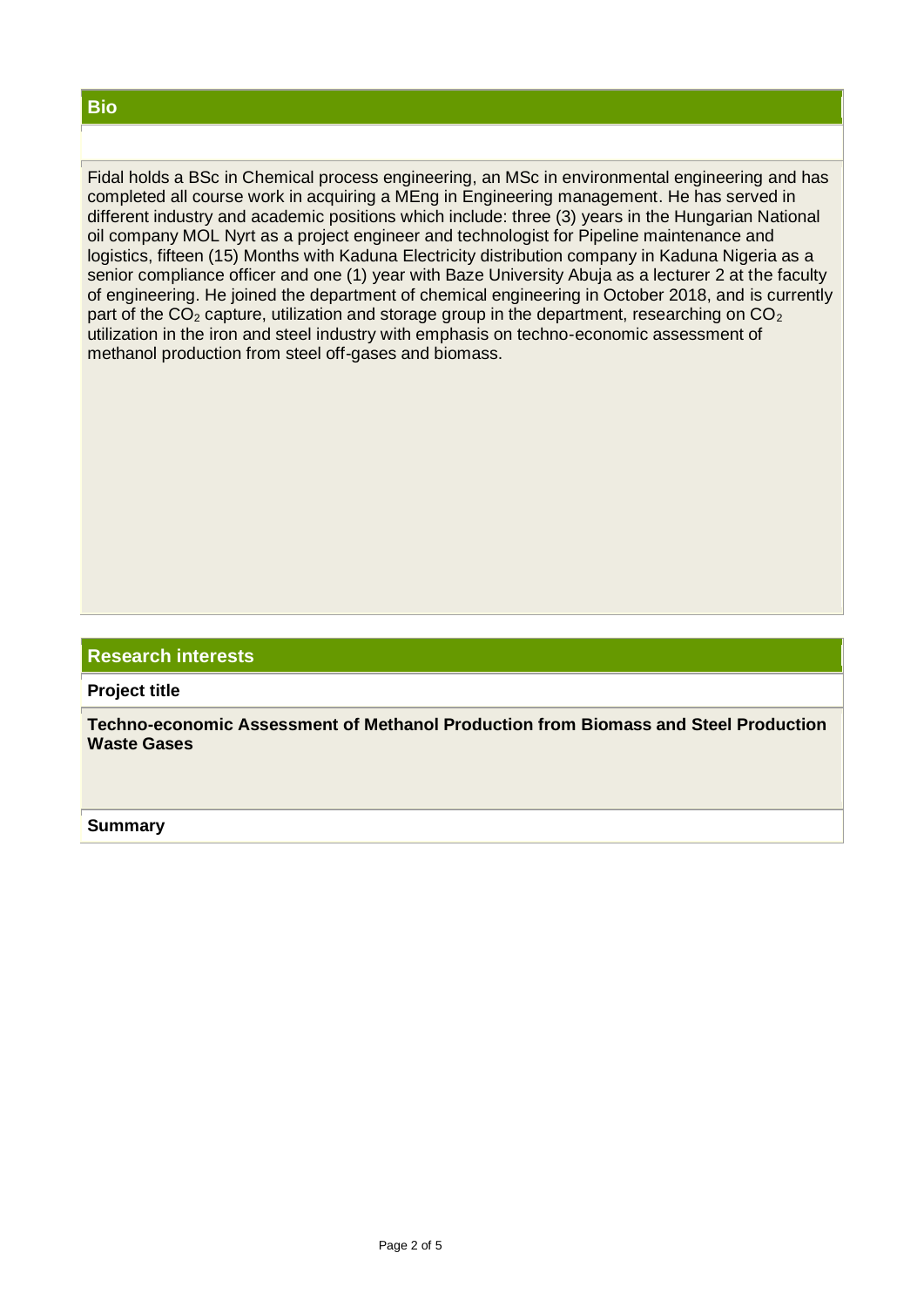The iron and steel industry represents the largest energy consuming manufacturing sector in the World. Steel off gases are energy rich by-products, these gases are often used as fuel within the plant to produce power or combined heat and power. This research was born out of the great interest in utilising by-product steel gases to produce high value chemicals such as methanol, instead of heat and power. There is also interest combining the process with biomass via gasification in order to reduce the specific  $CO<sub>2</sub>$  emissions.

Methanol production integrated in a steel plant is believed to be cost-effective and may result in environmental benefits. This represents one of the few opportunities for  $CO<sub>2</sub>$  utilisation where there is enormous range and volume of potential applications, most notably for automotive fuels.





The main objective of my PhD is to explore the economic feasibility for methanol production from steel off gases and biomass based syngas. The project will involve the assembly of an overall process model to evaluate the impacts on the mass and energy balances. Different processes will be evaluated with different feeds and unit operations. The overall process models will then be integrated with engineering cost models to estimate the capital and operating costs of the process plant and to ultimately provide a cost estimate for methanol production from steel gases and biomass synthesis gases.

| Component                    | <b>BOFG</b> | <b>BFG</b>   | <b>COG</b>     |
|------------------------------|-------------|--------------|----------------|
| $\mathsf{co}\,$              | 58          | 20           | 6              |
| CO <sub>2</sub>              | 20          | 24           | $\overline{2}$ |
| H <sub>2</sub>               | 4           | 3            | 63             |
| N <sub>2</sub>               | 18          | 53           | 4              |
| $C_2H_6$                     | 0           | $\mathbf{0}$ | 3              |
| CH <sub>4</sub>              | 0           | 0            | 22             |
| Density(MJ/NM <sup>3</sup> ) | 1.38        | 1.40         | 0.42           |
| $LHV(MJ/NM^3)$               | 7.6         | 2.85         | 17.5           |

|  | Table 1: Typical gas composition of the main steel off gases |  |  |  |
|--|--------------------------------------------------------------|--|--|--|
|  |                                                              |  |  |  |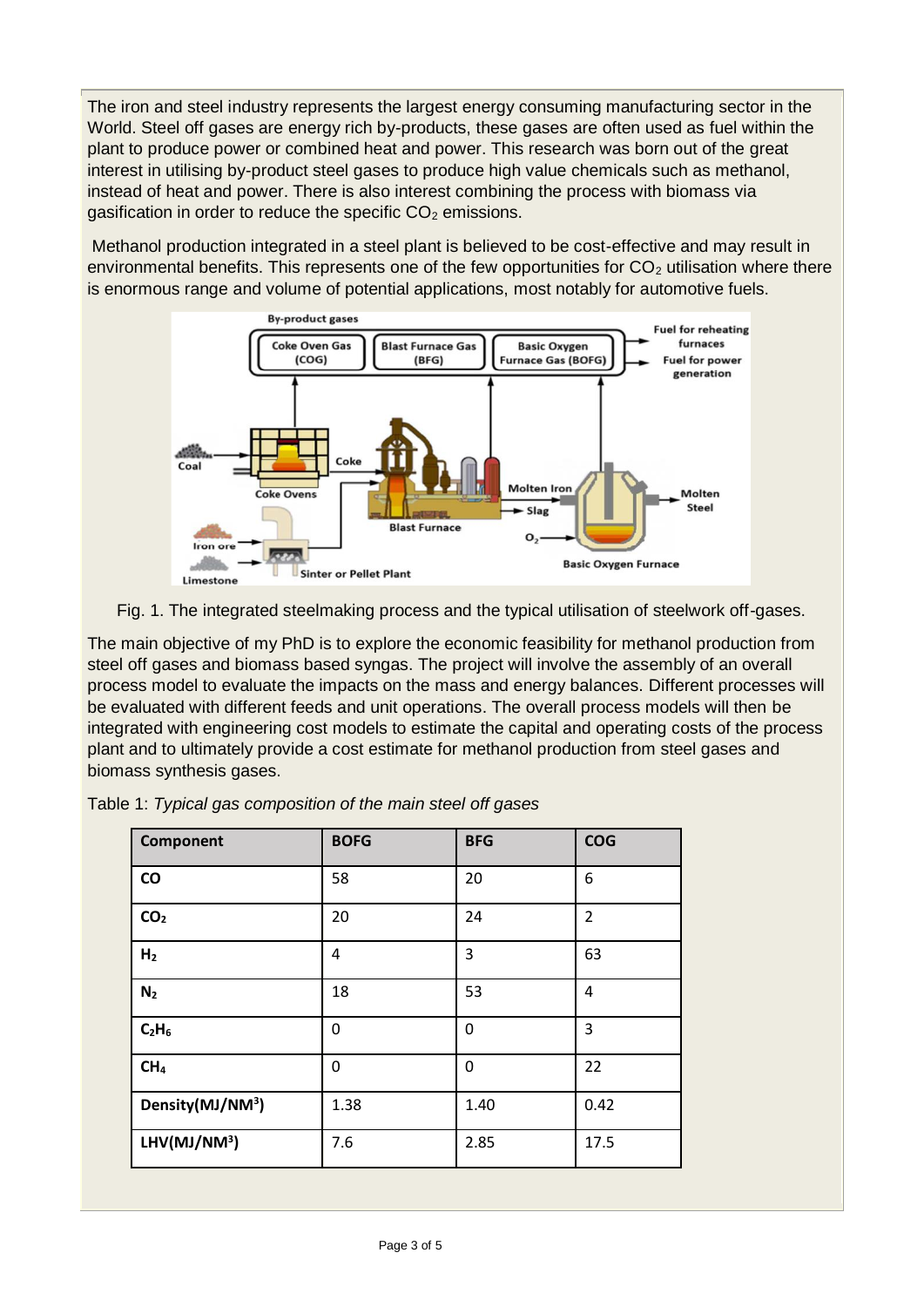For biomass gasification, sorption enhanced water gas shift reaction process with in situ  $CO<sub>2</sub>$  capture by solid sorbents in the gasifier represents an intensified option for producing a  $H_2$ -rich product stream. In addition to enhanced  $H_2$  production, due to a shift in the key equilibrium reactions of gasification, this process has, in fact, several advantages including:

a) The production of a concentrated stream of  $CO<sub>2</sub>$ , suitable for geological storage.

b) The exothermic carbonation reaction can supply most of the heat demand of the endothermic gasification reactions:

c) Particles sorbents, such as limestone and dolomite, show some catalytic activity for tar reforming and cracking.



**Fig. 2. Proposed flowsheet of Methanol from BOFG and Biomass**

Similarly, the sorption-enhanced water gas shift (SE-WGS) reaction, where the catalytic WGS reaction and by-product  $CO<sub>2</sub>$  removal are carried out simultaneously in a single reactor, has received considerable attention as a novel method for high-purity hydrogen production. This process can be applied to both biomass derived syngas and BOF gas. A further option is the combination of H<sup>2</sup> separated from COG and CO from BOFG using PSA to synthesize methanol. Another objective of the PhD project is to assess the techno-economic advantages of applying in situ  $CO<sub>2</sub>$  capture processes for methanol synthesis when using either biomass or BOF gas as feedstock.